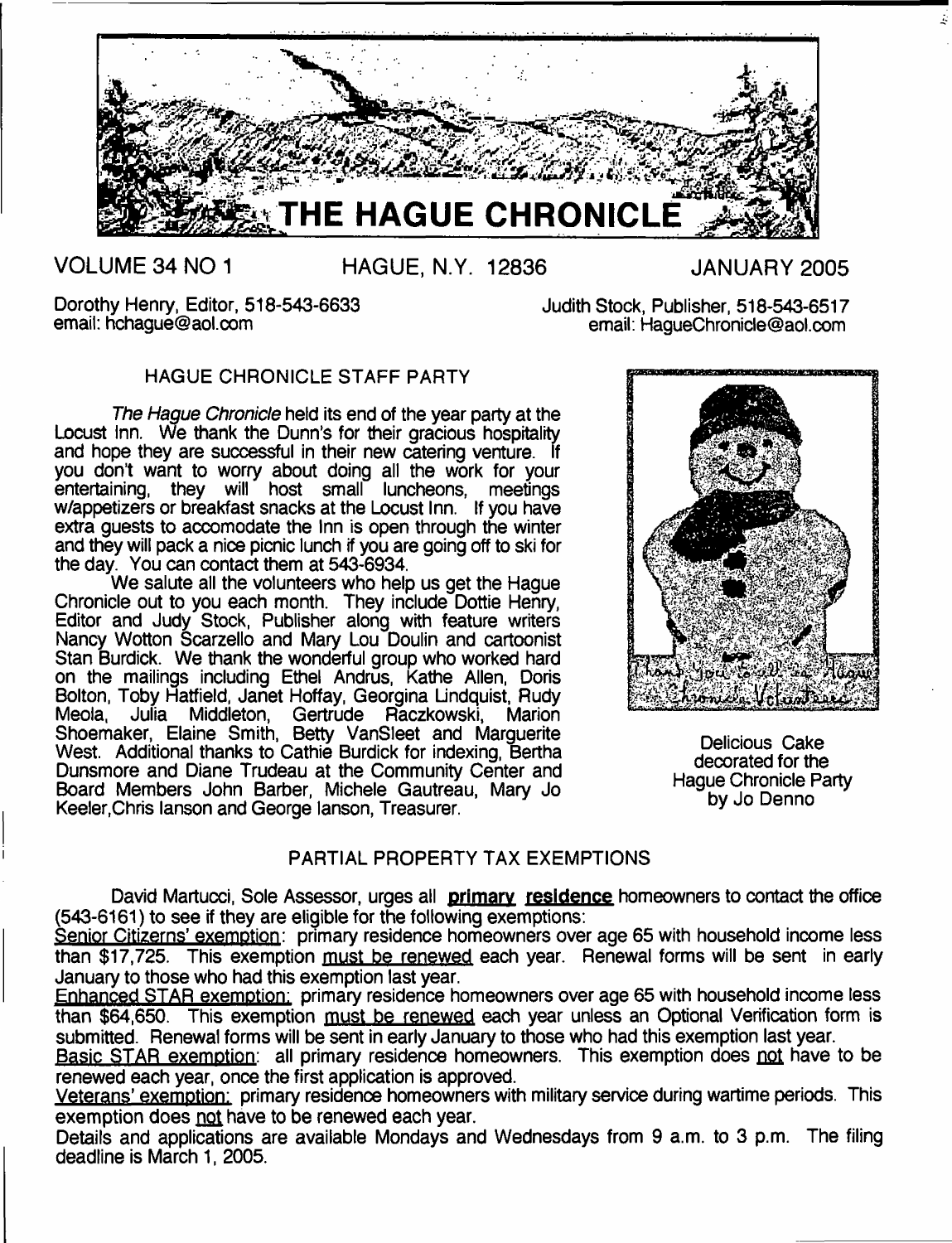## SENIOR NEWS

-2-

Madeline Pelkey, President of the Senior Citizens Club, wishes everyone a Happy New Year and reminds all Hague Seniors that the next meeting is on Tuesday, January 25th at 1:30PM at the Community The quest speaker will be Karen Kirkpatrick from the Council for Prevention.

She hopes that any Seniors (50+) who have not already joined the Club will come to check out the meetings in 2005. On February 22nd there will be a covered dish luncheon beginning at noon. Everyone attending this always popular gathering should bring a dish to share.

## FOREST MANAGEMENT SERIES

Beginning February 16, 2005, a sixsegment "letter series" on understandng forest<br>ecosystems. forest habitats and forest forest habitats management principles is being offered that will provide landowners of rural forest with skills to better enjoy and utilize their property. series will involve a total of six mailings sent approximately every two weeks in a "selfstudy" format. The culmination will be a Field Experience Day at the SUNY Environmental Science and Forestry, Huntington Wildlife Forest, Newcomb, NY.

The program is sponsored by the Greater Adirondack Resource Conservation<br>and Development Council. Cornell Development Cooperative Extension, Warren County, NY DEC, SUNY Environmental Science and Forestry, NY Forest Owners Assoc., NY Tree Farm, Finch Pruyn Paper Company, Inc. and North East Foresters Assoc. landowners are invited to participate.

Registration is required by Feb. 10. Cost for series is \$20 per person that includes all materials for the six sessions, and the Field Day<br>Experience. For more info. contact Greater Experience. For more info. contact Greater<br>Adirondack Resource Conservation and Conservation and Development Council at 623-3090.

## MONTHLY LGPC MEETING

The Lake George Park Commission will conduct a regular monthly meeting which will include the Commission's Project Review Committee meeting on Tuesday, January 25th, 2005 at 10 a.m. at the Fort William Henry Conference Center, Lake George, NY. following the Law Enforcement Committee<br>meeting at 9 am. Public comments are Public comments are welcome at each regular monthly meeting of the Commission.

## WEATHER NOTES by Mary Lou Doulin

In spite of all the wild and varied conditions. the last half of December and the first half of January have been milder than normal with warmer temperatures. The thermometer<br>reached the mid 50s on Dec. 23. Gentle reached the mid 50s on Dec. 23. breezes and 45 degrees brought in the New Year at midnight and the January thaw on the 13th brought temperatures sky rocketing to 54 degrees.

Of the several winter weather advisories, most were conglomerates of snow, ice, freezing rain, hail and sleet.

Only the storm of January 8 was exclusively snow (4 inches). It has been like a weather roller coaster with such changing<br>conditions. Now that the temperatures are Now that the temperatures are dipping, ice is everywhere, except on Lake<br>George. I haven't observed the Haque I haven't observed the Hague Brook frozen as yet and only occasionally viewed skimpy patches of ice near some shore lines. This is late timing. I imagine the bitter cold predicted for next week will alter that

The turquoise skies and puffy, soft pink clouds have created stunning sunsets in recent All of this is leading up to winter hunkering in.

> Prepare yourself for an Arctic blast!



## WINTER WEEKEND MUSIC SPECIAL

On Sunday, February 20th from 2 to 4 pm there will be a free Country Music & Blue Grass show at the Community Center.

The show will feature Doug Zeyak (formerly of the Good Times Drifters Band) with Bob Marcotte, Al Queen and Boo Corlew. Special guest on pedal steel guitar will be Chris (Tiny) Olson. Chris was formerly with Gene Watson and currently with Commander Cody Band.

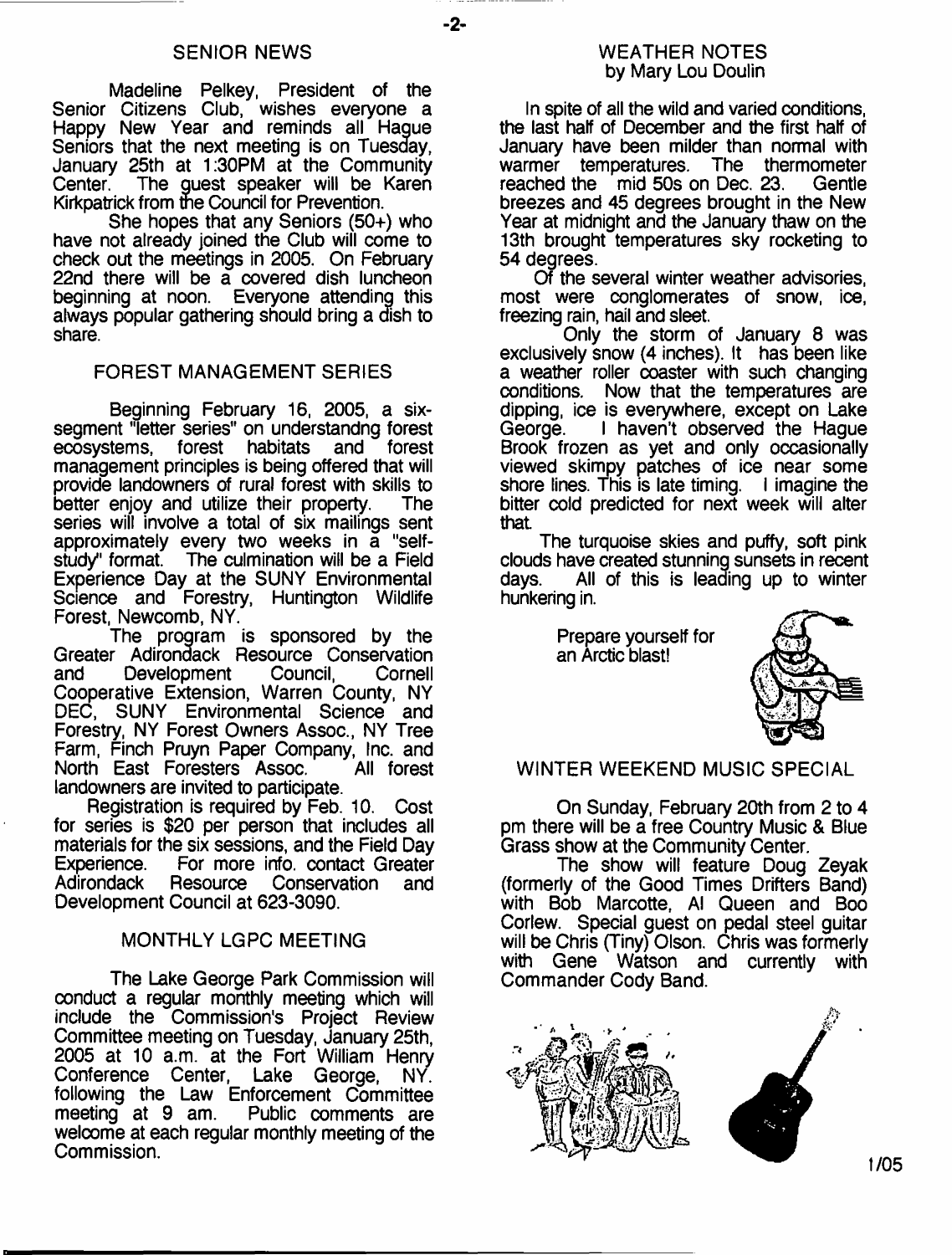- **3**-

The Board met with Robert Goetsch, Chair and members Bruce Clark, Mary Lou Doulin, George lanson, Bill Pittman and Tina King. Nelson Waters was absent.

A joint public hearing with the Planning Board was held on Wilen and Wilson and then the ZBA conducted their regular business.

Wilen. (43.13-1-4). Lakeshore Dr. TR-1 wishes to divide his property resulting in two 1.08 acre lots, less than the required 1.1 acres. Attorney Viscardi recommended that the ZBA proceed with the variance request although he termed the .02 acre difference to be diminimus. One letter was read for the project and several against granting the variance. A request was made to keep the public hearing open until the January meeting which the ZBA and Planning Board decided to do in order for additional comments to be made.

Wilson. (93.12-1-101. Lakeshore Dr. TR-1 requested a variance to extend a roof over an existing deck which would extend beyond the 10ft sideline setback. Approved.

## PLANNING BOARD - 1/6/05

The Board met with all members present. Board member Cathy Clark has made suggestions outlining a better process in procedure. The Planning Board also is continuing to discuss the zoning code definitions.

Wilen. (43.13-1-4). Lakeshore Dr. TR-1 wishes to divide his property resulting in two 1.08 acre lots, less than the required 1.1 acres. The Board made a recommendation at their 12/9/04 site review meeting to recommend approval of the variance to the ZBA. At that time they had not been given any of the correspondence relative to the project but a motion to reconsider their recommendation by Chairman Swanson was not seconded.

Wilson. (25.1-1-17 and 25.1-1-18), corner Graphite Mt Rd and Summit Dr. OC-1 resubmitted sketch plans with 2 alternatives for a proposed major subdivision of the 2-parcel lots into 10-15 lots. The Planning Board discussed several issues such as minimal tree cutting, stormwater plan, septic and water, access and the incline. They discussed the zoning code requirement for green space or a fee from the developer in a major development. A question was raised about whether donation of land to a land conservancy would meet the requirement. They indicated a general preference for one of the plans although no formal approval was given. This project will also need APA approval.

Icke. (26.14-1-16). Waltonian Rd., TR-1 wishes to move an existing garage closer to the house (within 100 ft of the shoreline), modify a roofline and expand the size of the second floor bedrooms. A connecting breezeway was also mentioned in the application.

Waters. N. (25.4-1-18.11). Decker Hill Rd.. OC-1 wishes to subdivide his parcel into 4 lots of 25, 22, 6 and 6 acres.

(60.13-1-13). Red Fox Lane.Arcadv. TR-1 wishes to add a roof over part of the deck and enlarge the deck.

Construction will be within 100 ft of the Lake.<br>Site reviews for the above three Site reviews for the properties have been scheduled for 1/22/05 beginning at 9 am.

## SPECIAL TOWN BOARD MTG - 12/30/04

Supervisor Belden and Councilmen Meola, Megow and Gladu were present at this special Town Board meeting where a discussion was held with the museum architect. They also passed a resolution authorizing the Supervisor "to make the necessary transfers from line item to line item to balance out any overdrawn accounts at year end."

The Board then met with Town Attorney<br>Dominick Viscardi with reference to the Viscardi with reference to the enforcement of Local Law #1 of 2003 (aka the "Junk Law"). The essence of the discussion was that this law must be enforced by the Zoning Enforcement Officer (ZEO) according to the law as it is written and it does not provide for<br>establishing other options. The complete establishing other options. minutes of this meeting, which outline several issues relative to definitions and interpretations, are available from the Town Clerk, Debbie Manning.

The Board approved \$11,750 for the installation of RDA software with a yearly maintenance fee of \$2500. This software is the financial package used by Diane Trudeau for the town books.

SPECIAL TOWN BOARD MEETING - 1/4/05

The Board held its annual organizational<br>meeting with Supervisor Belden, and Supervisor Belden, and<br>J. Megow. Meola and Councifmen Gladu, Megow, Meola and Patchett all present. approved relative to the following items:

1. The regular meeting of the Town Board will be held on the second Tuesday of each month at 6:30 pm in the Community Center preceded by an audit meeting at 6 pm. Both meetings are open to the public.

Con't on page  $4$  - Special Town Board  $1/05$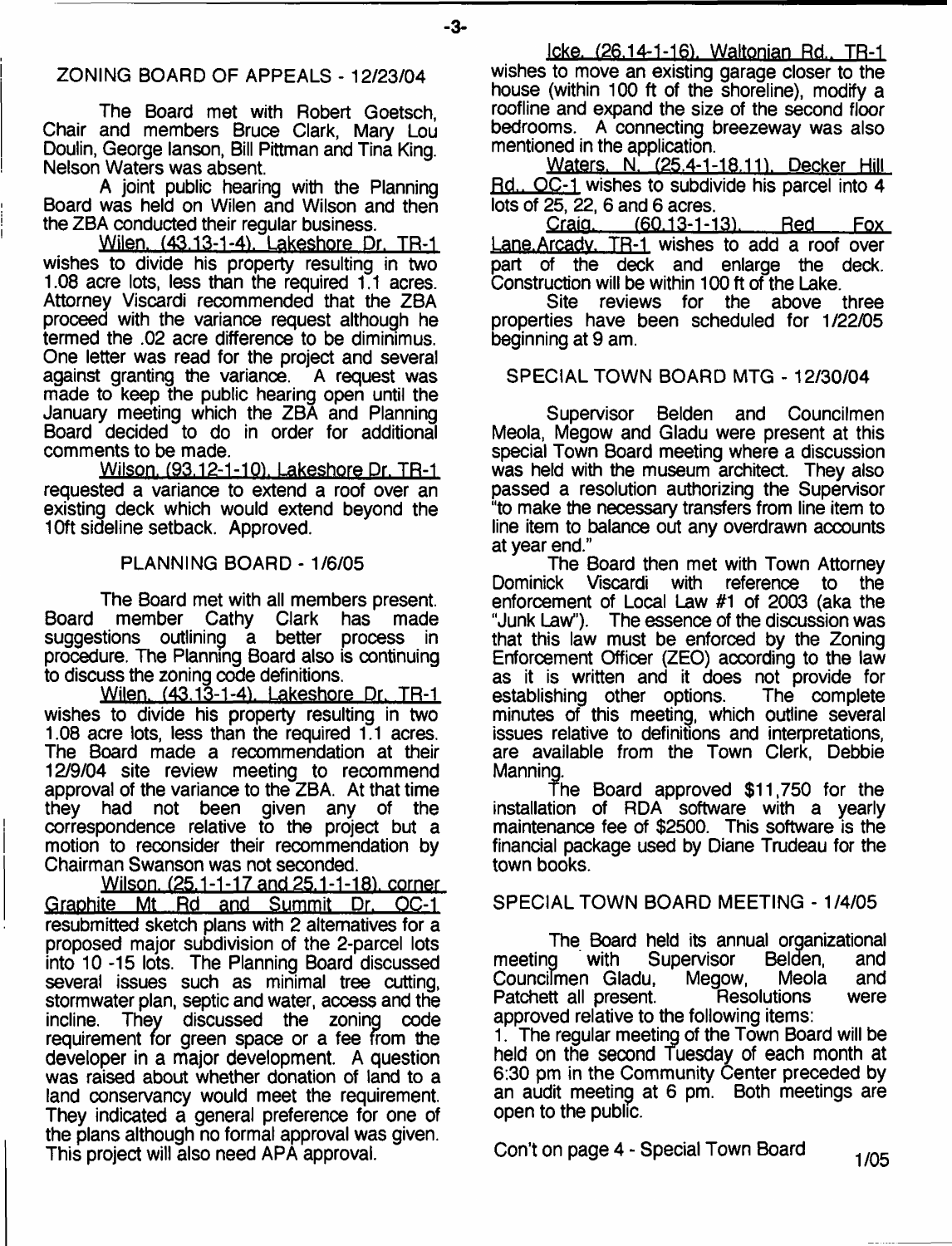2. Evergreen Bank, Bolton Landing, is the official depository for Town funds.

3. The Glens Falls Post Star is the official newspaper for legal notices.

4. The mileage rate is \$.36 per mile for 2005.

5. The Supervisor is empowered to invest surplus funds to draw interest for the accounts from which the funds were drawn.

6. Board members will be funded to attend the NYS Association of Towns meeting with the Supervisor as the regular delegate and Councilman Meola as the alternate.<br>7. De

7. Deborah Manning is named as Record Management Officer and the Supervisor is the Appeals Officer.

8. Petty cash funds are \$25 for the Town Clerk, \$100 for the Tax Collector, \$50 for the Town Park, \$50 for the Town Justice and \$100 for the Supervisor.

2005 agreements with various organizations were approved with maximum amounts as follows:

1. \$300 for the American Legion for Memorial Day celebration.

2. \$185,000 for the Hague Volunteer Fire Department for fire and ambulance services.

3. \$150 for Dr. Mack for housing of seized animals.

4. \$2,500 for Hague Senior Citizens Club.

5. \$2160 for Community Action Agency for Senior transportation.

The following 2005 appointments were made: 1. Budget Officer is Dan Belden.

2. Code Enforcement Officer is Graham Bailey.

3. Town Naturalist is David DeFranco.<br>4. Community Center Coordina 4. Community Center Coordinator is Bertha Dunsmore.

5. The Town Board will act as the Board of Health.

6. Care Program Officer is Sheryl Bailey.

7. Dog Control Officer/Animal Control Officer and Dog Enumerator is Linda Benway.

8. Zoning Board of Appeals Chairman is Robert Goetsch.

9. Planning Board Chairman is David Swanson.

10. ZBA member for a term to 12/21/2011 is William Pittman.

11. PB member for a term to 12/21 /2011 is Catherine Clark.

12. Town Park Commission member for a term to 12/31/2007 is Martin Brown.

13. Deputy Town Supervisor is Rudolph Meola.

14. Deputy Highway Supervisor is Chester Frasier.

15. The Town Attorney is Dominick Viscardi.

The first regular meeting of the Town Board for 2005 was held with Supervisor Dan Belden and Councilmen Dick Gladu, Lu Megow, Rudy Meola and Bob Patchett all present. The minutes were taken by Town The minutes were taken by Town Clerk Debbie Manning.

The Board looked at the bills for the month during the Audit meeting beginning at 6 PM. The regular meeting started at 6:30 PM and after the Pledge of Allegiance a moment of silence was held for Harold Hoffay, Arthur Anisansel and Flo Lee.

Several people made comments under Privilege of the Floor given to the public. Bruce Clark made his monthly inquiry about the status of the sewer and heard that no funds have yet been transferred to pay back the loan and that the Town still will not take over the control of the sewer until items on the punch list are complete. Art Belden asked why the Town was not plowing areas that had been done previously such as the Catholic Church parking lot. Since it is not public property the Town will no longer<br>be plowing it. Cathy Clark inquired about Cathy Clark inquired about plowing on Overbrook Extension which she said the Town paved and named and now is<br>not plowing. Further discussion was heard Further discussion was heard about the highways and Supervisor Belden indicated that the Town is plowing state road 9N and the county roads.

The minutes of the November 16th special Town Board meeting had not been previously approved as we had indicated in<br>last month's Haque Chronicle. After much last month's Hague Chronicle. discussion in public meetings the issue of vacation time for part-time salaried personnel is still pending. Councilman Gladu, who was on the Personnel Committee last month, made a recommendation to the Board. This month Councilmen Meola and Patchett are listed as the members of the Personnel Committee and will be meeting to discuss the issue further. After some maneuvering the minutes of the November 16th meeting were finally approved with a statement indicating that ZEO Graham Bailey will be paid for one week of his mid-February to mid-March vacation.

A bid for providing sand to the Town<br>received and accepted from Pat was received and accepted from Armstrong.

Cont'd on page 5 - Town Board

*The measure of success is not whether you have a tough problem to deal with, but*<br>*Prime same problem you had last year. <i>buy serime the same problem you had last year. whether it's the same problem you had last year.*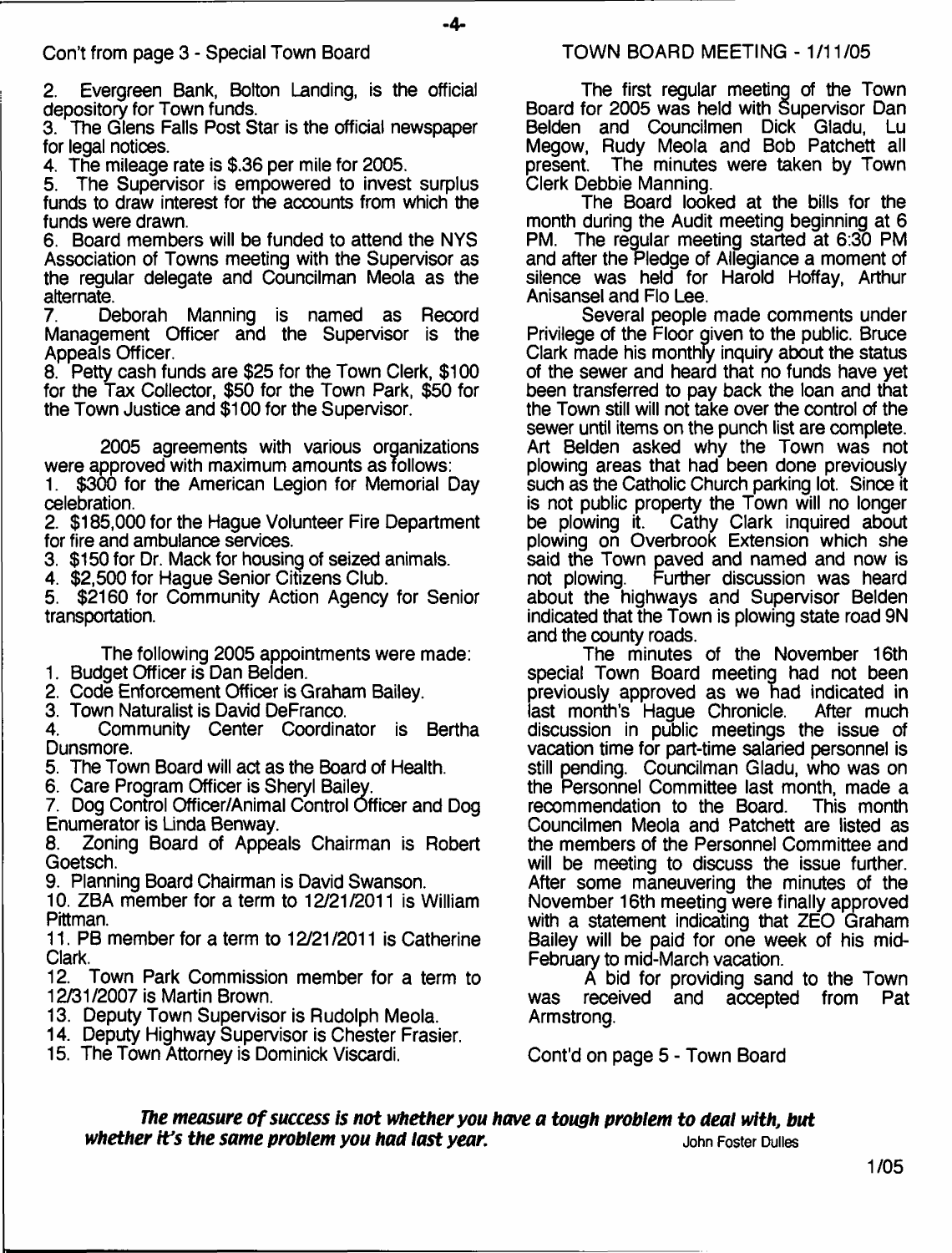# Cont'd from page 4 - Town Board

Committee Reports (names in parentheses indicate the Board members of the listed committee):

Assessor/Justice (Gladu/Meola) - Councilman Gladu stated that "We are positioning ourselves for equalization discussions with the state. We ran a complete reassessment last year and we will argue to stay at the 100% equalization rate." A letter of commendation "for providing fair assessments and meeting high standards for assessment administration" has been received from the NYS Office of Real Property Services. The Town has received \$8255 from their office (\$5 per parcel) for conducting reassessments at the 100% rate in 2004. In addition, Assessor Dave Martucci will be presented with a framed Excellence in Equity certificate from the NYSORPS. He will receive his award on January 25 at 12:30 PM, during the Warren County Assessors meeting at the Olde Log Inn in Lake George.

Buildings & Grounds/CC (Megow/Patchett) - Councilman Megow reported on continued work on the community center.

Care Program (Patchett/Megow) - no report Finance (Megow/Meola) - Councilman Gladu mentioned an upcoming meeting on the new Town financial software.

Fire Dept (Gladu/Patchett) - no new report

Highway (Megow/Gladu) - There was some general discussion about highway conditions and the use of salt. The Town will keep one truck on Tongue Mountain and use the other truck for 9N. The Town spent \$25,000 on salt.

Insurance (Meola/Gladu) - RPFs (request for proposals) to be sent out.

Museum & Historian (Meola/Megow) Councilman Meola reported that the Board had a meeting with Mr. Jones, architect who suggested that it would be more cost effective if the museum was an extension of the Community Center toward the basketball court rather than in the rear of the building as originally planned. The museum bylaws are almost ready.

Personnel (Meola/Patchett) - Committee will meet.

Planning/Zoning/Stormwater (Gladu/Patchett) Councilman Gladu spoke about looking to "improve efficiencies of the planning and zoning meetings by looking at scheduling and requiremnts and making sure concerns are put together in a more efficient process." He is continuing to work with Planning Board members on ideas for implementing recommendations in the Hague Comprehensive Plan. ZEO Bailey noted they will make an "effort to streamline the meetings and shorten them without compromising the intent of the zoning law." He is planning a workshop on zoning for our local board members with participants from NYS Department of State and the APA. Councilman Meola noted that he is working with the Town Attorney, Tim Costello from the Sewer Treatment Plant, Councilman Megow and ZEO Bailey to get input to revise the sewer law which will then be brought to the Town Board and probably require a public hearing. Supervisor Belden noted trying to work on an application for a new cell phone tower in Graphite.

Recreation/Promotion (Gladu/Patchett) - Sal Santaniello spoke about the Chamber of Commerce plans for the Hague Winter Carnival weekend on February 18-20th. The Board agreed to have the Town provide piles of snow for the Rotary sponsored snow sculptures.

Sewer District 1 (Belden/Megow) - The new structure at the Water Treatment Plant is almost completed.

Town Park/Beautification (Meola/Gladu) - Work has started on getting staff for next summer.

Transfer and Recycling (Megow/Patchett)- The Board approved a proposal from Casella, Transfer Station management, to accept yard waste. They will provide a container and charge customers a rate of \$25 per yard (about 3 1/2 60-gal. bags). Smaller amounts will be prorated. Yard waste is defined as grass clippings, leaves, small brush, and Christmas trees. Any other material must be approved before being accepted.

Youth (Meola/Gladu) -Councilman Meola reported that \$1600 in matching funds has been approved for the summer program. The funding for the opera program was not approved.

Con't on page 6 - Town Board/Supervisor



*The time is always right to do what is right*

**Martin Luther King**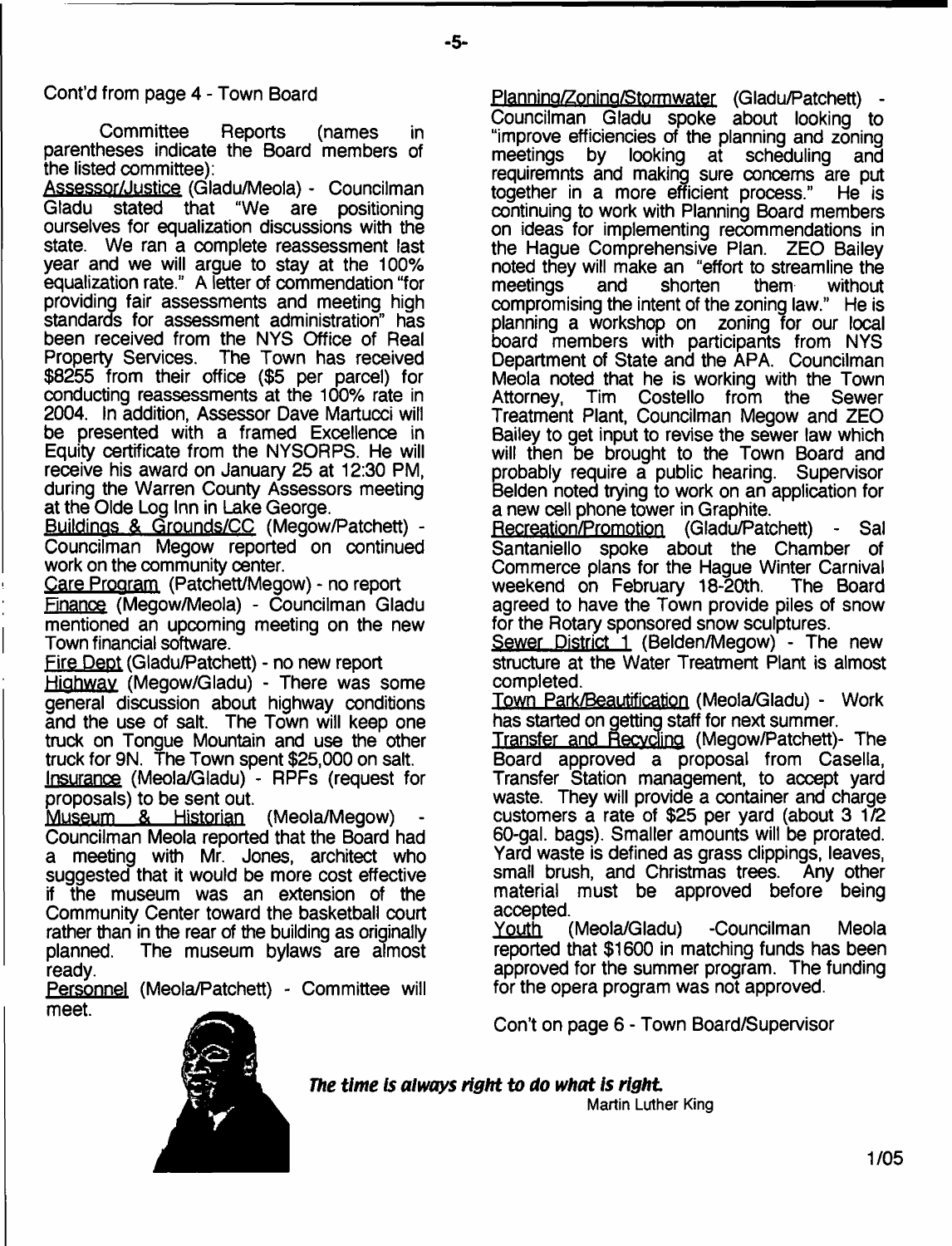Con't from page 5 - Town Board/Supervisor

## Unfinished business

1. The Board discussed the 2-hr call-in policy for<br>the Highway Department. The Personnel the Highway Department. Committee will meet to clarify the policy and should have any necessary recommendations by February.

## Under New Business, the Board:

1. Approved use of the Community Center for the Arts Fair on August 5-7.<br>2. Authorized the Sur

Authorized the Supervisor to sign the agreement with the Town of Ticonderoga for \$1000 for the Youth program.<br>3. Approved receiving \$4

Approved receiving \$42,000 from Warren County for removal of ice and snow from County roads. (The Town also receives \$154,000 from NYS for ice and snow removal on the state roads.)<br>4 Did not make any appointments for Deputy

Did not make any appointments for Deputy chairpersons of the ZBA and Planning Board and Clerk of the Planning Board. Councilman Gladu had been asked to get nominees but the Board decided it had not yet determined the process so the appointments will wait until next month.

5. Approved attendance at a local planning day in Saranac Lake on March 21 and 22 for any Board members who wish to go.

## **Supervisor's Report:**

Supervisor Belden reported on work on Holman Hill. As we understand the issue, there was damage on the Holman Hill wall from an earlier earthquake and then during the sewer construction. The cost of the repairs is \$80,000 for which the Board approved expeditures of \$25,000 and Warren County will pay the remaining \$55,000.

The Supervisor said that the lease of a truck had been budgeted. They will lease a 2005 truck for 3 years at a rate of \$208 per month from a New Jersey company and sell the truck being driven now by Mike Manning.

Supervisor Belden said that he plans to meet with David Darrin to discuss items of mutual interest.

The Board will review a letter written by Councilman Gladu which outlines the highlights of accomplishments by the Town in 2004.

January 20th is the date by which ail Town financial books should be submitted for review by the Town Board.

A list of all Town meetings for 2005 is available from Bertha Dunsmore in the Community Center.

## HIGH SCHOOL EQUIVALENCY TEST

The High School Equivalency Test or GED will be given at Ticonderoga High School on Wednesday and Thursday, January 26 & 27, 2005 from 3:30 - 8:00 PM. Attendance is required each day.

To obtain an application, call the Guidance Office at Ticonderoga High School at 585-6661, Ext. 123.

Applications should be returned to:

Guidance Office,Ticonderoga High School, 5 Calkins Place,Ticonderoga, NY 12883.

## FROM OUR ARCHIVES

Clifton West, town historian, wrote the following in August 1999. This history of the Cape Cod Village property on Route 9N was prepared from an abstract of deeds on file in the Town Historian's Office.

Lewis Burgess and wife Charlotte Burgess deeded the former John Jenkins farm to Walter and Ruth Watrous for the price of \$6,000. That included property south to the brook flowing from Jabes Pond to Split Rock Road.

Watrous was a rich sportsman before he bought this property. What is now Cape Cod included an oval race track where Watrous' horses were<br>exercised. He also owned the Rock and Rve He also owned the Rock and Rye property in the village (Rt. 8).

In 1915 Enid Alden bought the Watrous farm and continued operations. Eldridge and Alice Lane were They were my relatives. Mother and I visited there often. There was a big cornfield where Cape Cod is now. Two silos by the barn were filled with ensilage to feed the herd of Jersey cows that supplied dairy products for sale to There was a big greenhouse near the farmhouse. Miss Alden sold flowers in summer and vegetable plants to people who had gardens.

After Miss Alden died, her long time companion, Miss Mary Beste, inherited the property. She sold many pieces of land off the original farm.

In 1950 Gordon Manning of Glenburnie bought the present Cape Cod property for \$2,000.

An interesting bit of history comes to mind. The original District #2 school was situated on the lower side of Split Rock Road where Watrous owned.<br>They did not want a schooll there. They bought an They did not want a schooll there. acre and built a school up there, District  $#2$ . The old building was moved north of the Jenkins Brook. This was a dwelling house until someone turned it into a summer restaurant. It burned years ago.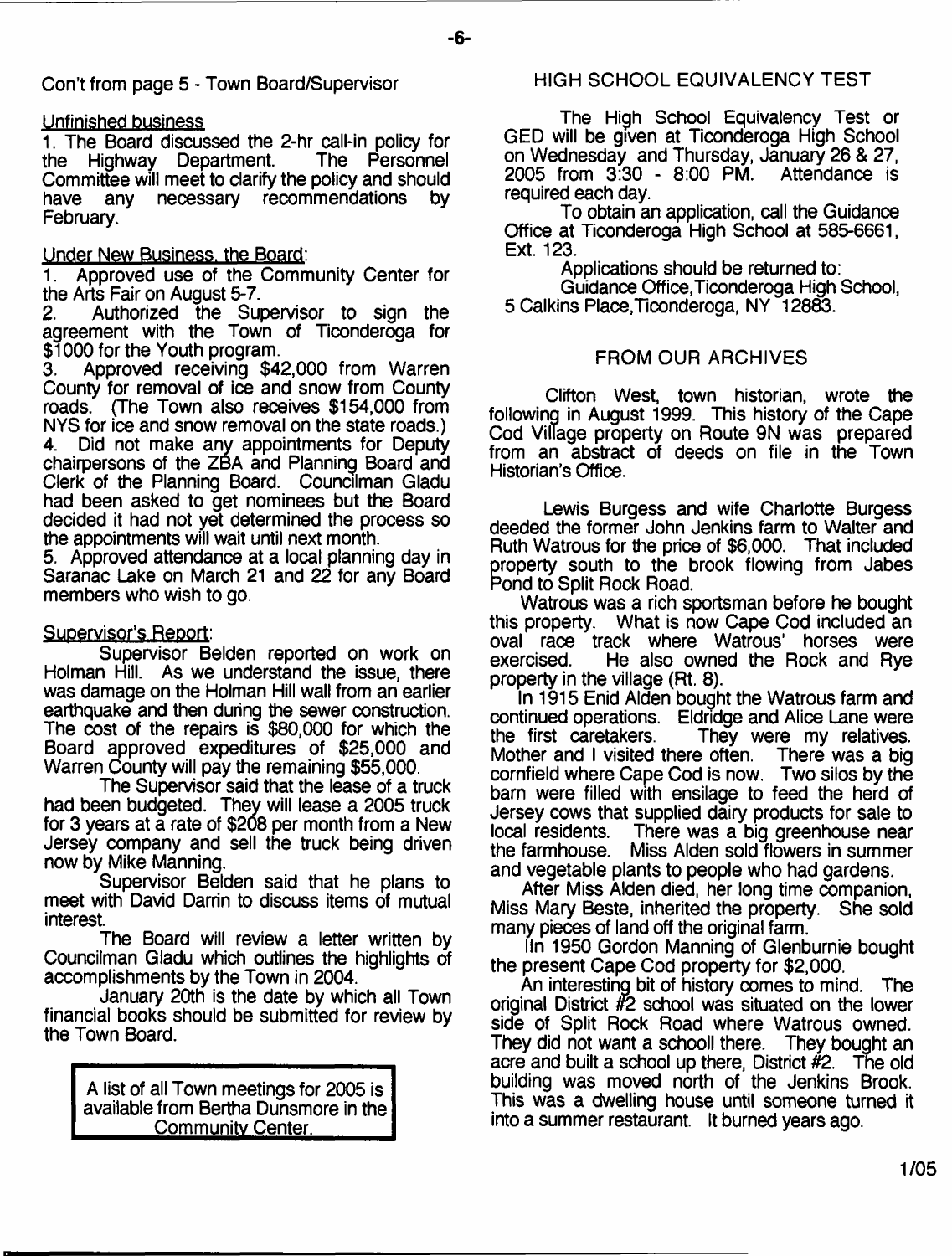# $\sim$ SOUNDINGS $\sim$   $-7$ -

BORN: A daughter, Sadie Jane, to Laura and Peter Igoe on November 15, 2004 in Buffalo, NY. Laura and Peter are summer residents of Friends Sadie is the granddaughter of Bunny and Frank Igoe, also of Friends Point and Medina, NY.

BORN: Twin sons, Michael John and Thomas Charles, to Kathleen (Fritz) and Michael Boylan, Atlantic Highlands, NJ. on December 10, 2004. Grandparents are Joyce and Thomas Fritz, Eatontown, NJ and Rt. 8, Hague.

BORN: A boy, Ryan Gregory to Mark and Catherine Samson. Ryan is the third grandson of Nora (McCarville) Dougherty. The McCarville family have been summer residents of Forest Bay since 1957.

MARRIED: Emily Bullock, to Rob Van Dyk in Brattleboro, VT on November 11, 2004. Emily is the daughter of Audrey O'Brien, Hague and Brattleboro.

MARRIED: Gregory Samson, son of Nora (McCaville) Dougherty to Natasha Tajirian on November 13, 2004.

DIED: Florence S. Lee, 86, Queensbury, formerly of Silver Bay, NY on December 16, 2004 in Queensbury. She is survived by a son James and a daughter, Judy Newman and three arandchildren and six-great-grandchildren. Flo's grandchildren and six great-grandchildren. husband, Ev, who died several years ago was one of the first volunteers to serve on *The Hague Chronide* staff. Ev and Jim Broderick served for several years running the paper off on a mimeograph machine.

DIED: Arthur Alfred Anisansel, Jr., 92, Friends Point, Hague and Jupiter, FL. on January 9, 2005 in Jupiter. Mr. Anisansel served as trustee for the Grace Memorial Chapel, Sabbath Day Point for more than 35 years. He is survived by one son, David A., Henrietta, NY and one daughter, Cynthia M. Rosbrook, Manlius, NY. He is also survived by six grandchildren.

DIED: Suzanne J. Fitzgerald Aguado, 55, on<br>January 7, 2005 in Pougkeepsie, NY. She was January 7, 2005 in Pougkeepsie, NY. born in Ticonderoga, graduated from Hague Central School and St. Peter's School of Nursing in Albany. She is survived by her mother, Florence<br>Fitzgerald, two sons, Jonathan Golboune, Fitzgerald, two sons, Jonathan Golboune, Nebraska and Jeffrey Golbourne, Wappingers Falls; two brothers, C Frank Fitzgerald, Zephyrnills, FL and George Fitzgerald, Temple, TX.

DIED: Adolph Contreni, 82, Raleigh, NC, on November 30 in Raleigh. He is survived by his wife of 52 years, Ella Frasier Contreni, son, David, Hasbrook Heights, NJ, daughter Carol Sadusky, Raleigh, NC and son, Michael and his companion Marilyn Goldfisher, Saddle River, NJ.

*(corrected from December 04 Soundings)*

# SECOND MARKING PERIOD HONORS

Congratulations to the following Hague students who have received second marking period honors at Ticonderoga High School.

## **12th Grade:**

First Honors: Aren Laundree, Maureen Palait Second Honors: Danielle Connors, Joshua Frasier, Wyatt Peterson, Richard Zacharenko **11th Grade:** Second Honors: Sarah Bissell, Marissa Coffin, Michelle Coffin, Andrew Trombley **10th Grade:** First Honors: John Breitenbach, Akashia Swinton, Kacheena Trudeau **9th Grade:** First Honors: Samantha Abare Second Honors: Alanna Swinton

# COLLEGE SUCCESS

Congratulations to Becky Ryder, West Hague Rd., Hague, whose final first semester grades from Hudson Valley Community College<br>added up to three A's and one B. Becky is added up to three A's and one B. majoring in Early Childhood Education. She is the daughter of Korinna Ryder, granddaughter of<br>Gladys and Vernie Rockwell and great-Gladys and Vemie Rockwell and greatgrandaughter of Inza and Ernest Jordon, all of Hague.



## A CHIMNEY QUESTION

Virginia Westbrook, a local historical consultant, would like to talk to anyone who knows if they have a fireplace or chimney built by Fayette Dunklee. If so, she would appreciate your contacting her <thevaco @ nycap. rr.com>.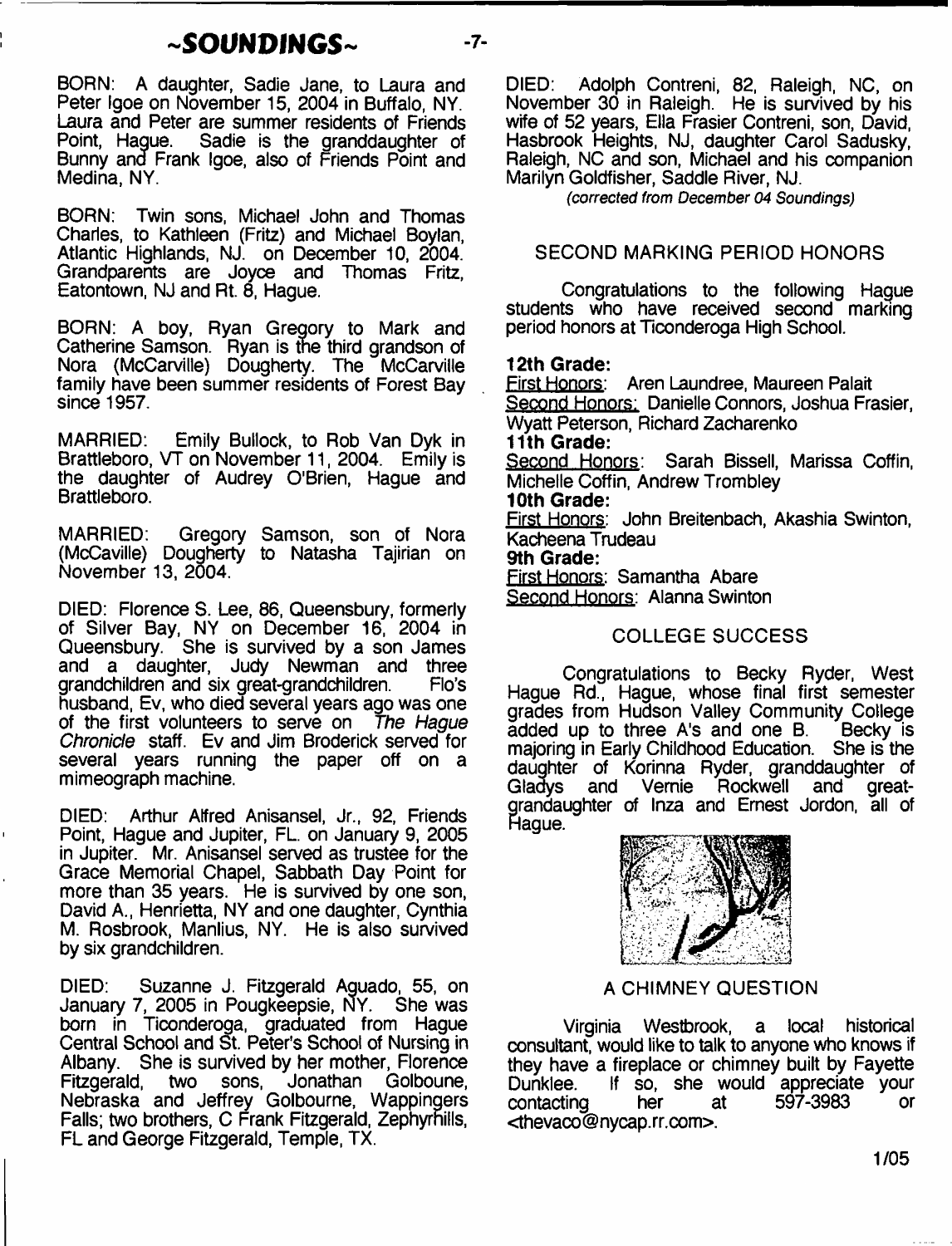

## CARTOON SHOW

There will be an exhibit of 40 original editorial cartoons by area cartoonist Stan Burdick of Ticonderoga at Crandall Library in Glens Falls from February 12 to March 4, 2005. The collection is called "Life and Laughter - 2004" and containes art pieces that appeared<br>iin the Lake Champlain Weekly publication iin the *Lake Champlain Weekly* during 2004.

Crandall Gallery on the second floor of the library regularly displays works of area artists. In this case, viewers will be taken on a pen-and-ink journey through the tumultuous year just passed, as portrayed by an editorial cartoonist with 50 years of experience. Among the featured cartoons can be seen the race to the presidential election with Kerry and Bush, a humorous slant on the gay marriage trend, the gas price escalation, and the tardy NYS budet fiasco.

Also shown are the missing weapons of mass destruction, insurgents in the Iraq War, a mad cow incident, acid rain devastation in the Adirondacks, and Mars aliens playing a trick on NASA with a bucket of water.

Burdick has been staff cartoonist for the *Glens Falls Post-Star, The Plattsburg Press-Republican, The Hague Chronicle* and other newspapers. He takes pleasure in creating spoofs and spinoffs of both national and regional events. His work often depicts current cultural trends with a humorous twist.

## HAGUE MEMORY TREE

- **8**-

The following names have been added to the list for the Hague Memory Tree since December 13, 2004:

Bill and Mary Ellen Armes, Harold Bolton, Margaret (Peg) Bolton, Gordon Cameron, George Carter, Ruth Carter, Roland Carter, Charles Conlon, Mabel Conlon, Ernest Conlon, Wilbur Conlon, Wallace Conlon, Eleanor Conlon, Carrie Conlon, Robertha Conlon, Adolph Contreni, Edward Hubley Crabbs, Eliza Hamilton Crabbs, E. Hamilton Crabbs, Bertha Reiff Crabbs, David Dent Crabbs, John David Crabbs, Jeno Del Signore, Bernard & Anna Denno, Kenneth Drake, Merritt Durgy, Samuel Eannace, Marilyn Frank, Hazel Frasier, Harry Frasier, S. Richard Frasier, Elaine Frasier, Edwin and Peggy Hinck, Diane Hunter, Dick Hunter, Joseph Hunter, Robert Hunter, Fee Ives, Buster Leach, Bessie Masten, Eber Masten, Ursula Montbriand, Nelson Patchett, Grace Patchett, Janet Urice Perreault, Claire Piantadosi, Connie Ramagli, Lucio Ramagli, Martha Kuck Reiff, Frank Ruyder, George Savage, Bessie Smith, Jay A. Urice, Jeane A. Urice, George N. Urice, Marguerite N. Urice, Elizabeth Conlon Waters, Dannie Waters, Miles Waters, Gabriel Wright.

The Hague Emergency Squad thanks all those who participated in the Memory Tree project, by remembering loved ones. The total raised was \$481.

## **| GOALS**

**If we have not achieved our early dreams, we must | either find new ones or see what** we can salvage from the old. If <sup>i</sup>**we have accomplished what we i set out to do in our youth, then we need not weep like Alexader the Great that we have no more j worlds to conquer. There is | clearly much left to be done, and whatever else we are going to do, we had better get on with it.** -Rosalynn Smith Carter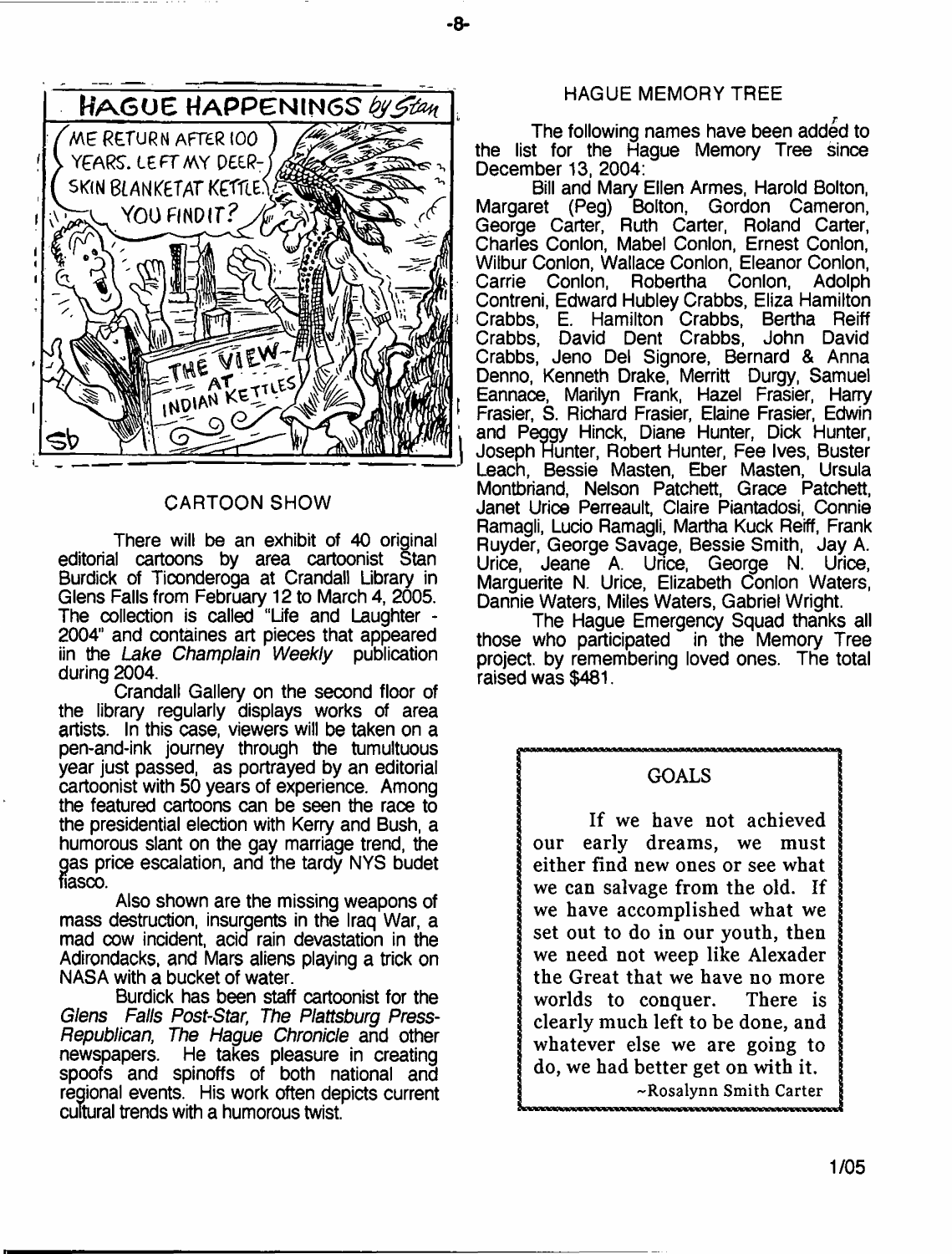# NATURE NEWS By Nancy Wotton Scarzello

- **9**-

Each month, when I sit down to write this column, I often rely on my background as an herbalist and my work with native plants to draw on for subject matter. I could easily write about plants every month but when I took on this assignment I knew that I would have to come up with some other material now and then. What I didn't know, when I first began writing the "Nature News", was how much I would enjoy researching different subjects and how much I would learn.

I have always had birdfeeders at our house and have enjoyed watching the birds up close, but I would consider myself a very casual birder, not a "binocular-toting" serious birder like both of my parents. So, in the interest of research, last February I participated in the Great Backyard Bird Count. The information said it was easy to do, required no expertise, novices welcomed and there was no registration fee -it met all my criteria so I signed on. Participants from all across the country can spend as little as fifteen minutes per day counting the number of birds for each species they see and reporting their findings at the end of the four-day count.

I had some blue jays, chickadees and a couple of crows on my list. Pretty uneventful, I'll admit, but it prompted me to expand the experience this year by participating in a related program called Project Feeder Watch. This one takes place from mid December through mid May (you can sign up anytime, though) and I thought  $\overline{\phantom{a}}$ might see a wider variety of birds. A \$15 fee is required for this one, but I received a very nice packet with complete instructions, a poster of the most common birds likely to be seen to help with identification and other suggestions for the beginner.

At first I was completely focused on the counting itself since it is very important that you don't count the same bird twice. You do this by keeping a tally of the most birds of any single species that you see at one time and then just report the highest number in your tally. For instance, you see 4 chickadees at your feeder and a while later that day you see 6, then later 3. You report 6 chickadees since that was the most you saw at one time that day. Sounds easy, right? It isn't. Chickadees never sit still and the most I've been able to count at one time, and be sure I didn't count the same bird more than once, is eight. Try blue jays, they're easy to spot. There are five under the feeder, two in it, six up in the tree waiting, four in the compost, two more flew in, now there are seven under the feeder and two in the tree -then the dog comes around the comer and they all fly off before I have any idea how many there are!



## *Hairy ana Downy Wooapeckers*

I had observed woodpeckers in the yard, heard them pounding on the trees, seen them at the suet feeder, but if you had asked me whether the bird was a Downy Woodpecker or a Hairy Woodpecker I would have laughed and said that "Woodpecker" was as detailed as I could get. But with Project Feeder Watch I had to get specific in my report. Now I needed to pay better attention because the two are differentiated merely by their size, the Downy being about 6" and the Hairy about 9", not a grand distinction at a feeder 40 feet away from my window. I swore the bird was the smaller Downy; my husband was convinced it was the larger bird that he saw. It wasn't until I happened to see two woodpeckers in the tree at the same time that I realized we had both - seeing them side by side the difference became clear. I guess I'll admit that the idea of counting birds put me off a little since it seemed that the purpose was numbers and not a holistic look at the birds themselves, their behavior, their habitat, but I soon noticed that I would get distracted and completely entertained by them and the counting became secondary. I probably will never be the "serious" birder that my parents are but I am now a 'binocular-toting" one that can tell the difference between a Downy and a Hairy Woodpecker.

The Great Backyard Bird Count for this year takes place from February 18-21, 2005. You can<br>learn about the project and sign up at about the project and sign up at <[www.birdsource.org/gbbo.](http://www.birdsource.org/gbbo) It's fun, free and will give you a taste of "Citizen Science".

> You can also participate in the longer term Project Feeder Watch.<br>At their fabulous website At their fabulous <[www.birds.cornell.edu/pfw](http://www.birds.cornell.edu/pfw)> you can see how scientists rely on the information that participants provide to give them clues about changes in the environment. A great activity for children, beginning or casual observers as well as the "serious" birder which I highly recommend if only for the entertainment that<br>happens right outside your happens right outside your backdoor.

*Black-capped Chickadee* **1/05**